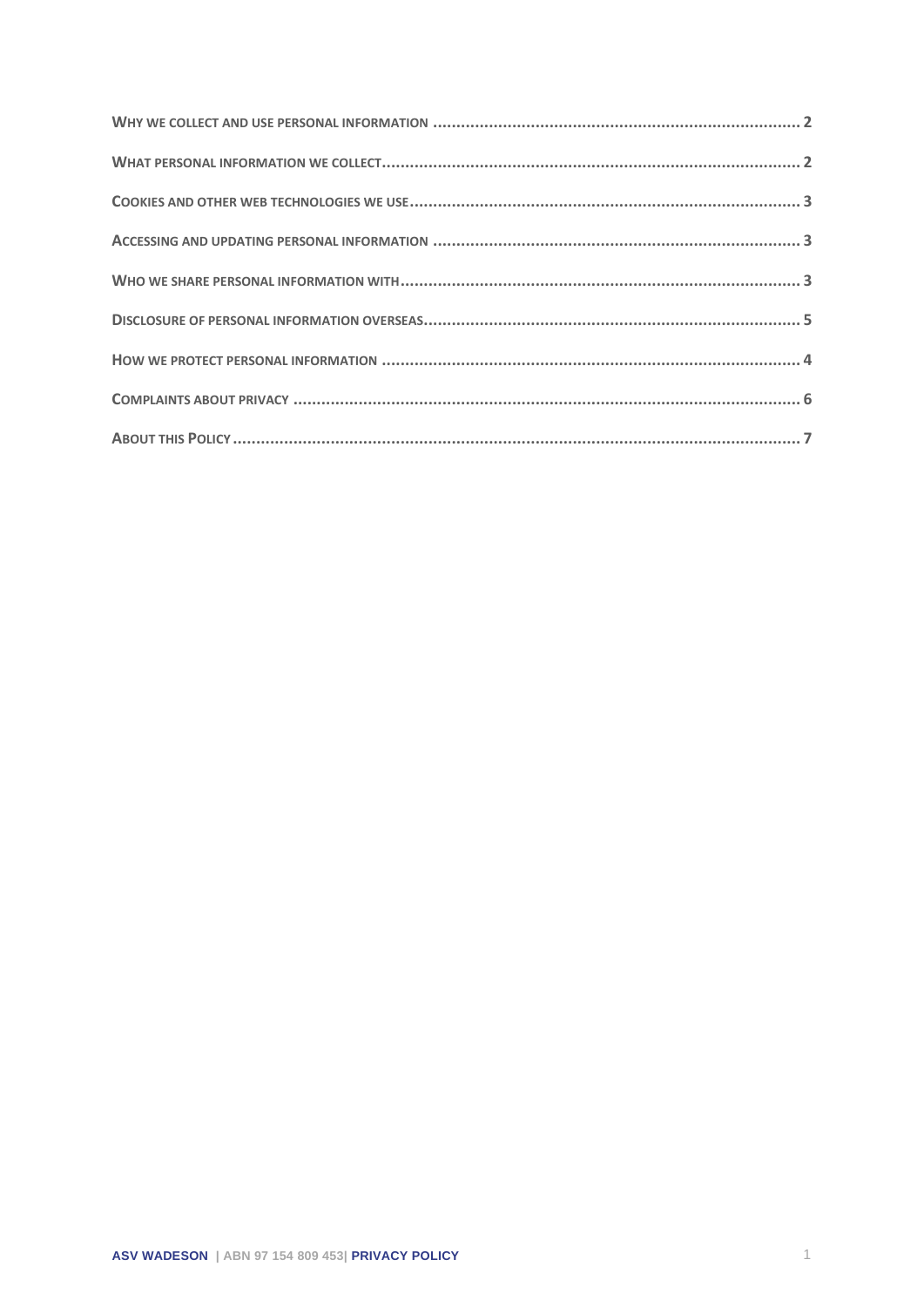We understand that the privacy of your information is important to you and we respect the confidentiality of the information that you provide to us. Protecting your information is an important part of maintaining trust between us and our clients and by handling information in a secure manner we build strong business relationships.

This document provides information and details about how we manage the personal information that we collect, hold, use and disclose about individuals.

The Privacy Policy applies to the Licensee and all subsidiary companies. We are bound by the Privacy Act and we manage and protect your personal information in accordance with the Austral ian Privacy Principles.

#### <span id="page-2-0"></span>**Why we collect and use personal information**

We collect, hold, use and disclose personal information so we can provide you with financial and credit products, advice and service relevant to your needs. We may also collect, use and disclose your information for related purposes such as:

- Complying with our legal obligations, such as verifying your identity
- Assisting with your questions and complaints
- Arranging for services to be provided by third parties
- Internal operations, such as record keeping, data analytics, auditing or training
- Promotion of other products and services that may be of interest to you

We collect, use, hold and sometimes disclose personal information about financial advisers, and other people who we do business with (including employees) in order to administer and manage our business operations. This information is afforded the same standard of care as that of our clients.

#### <span id="page-2-1"></span>**What personal information we collect**

We ask people for a range of personal information to assist us in providing relevant products and services. The information we collect could include (but is not limited to) your name, date of birth, contact details, financial information, employment details, residency and citizenship status. We may also collect the personal information of your family members where it is relevant to the advice being provided.

We may also collect sensitive information about your medical history and their health and lifestyle to provide financial advice about life insurance products.

In most instances, we collect personal information directly from that person when they:

- complete a financial product or credit product application form,
- complete an identification form,
- complete data collection documentation,
- interact with an online interactive tool, such as a budget planner,
- provide documentation to us, or
- when you communicate with us in person, over the telephone, fax, email, internet or by using other electronic devices.

Situations where we collect personal information from other people and organisations include (but are not limited to):

- a financial adviser,
- a mortgage broker or other credit representative,
- other professionals who act on your behalf, such as a lawyer or accountant,
- health professionals,
- other organisations, who jointly with us, provide products or services to you, and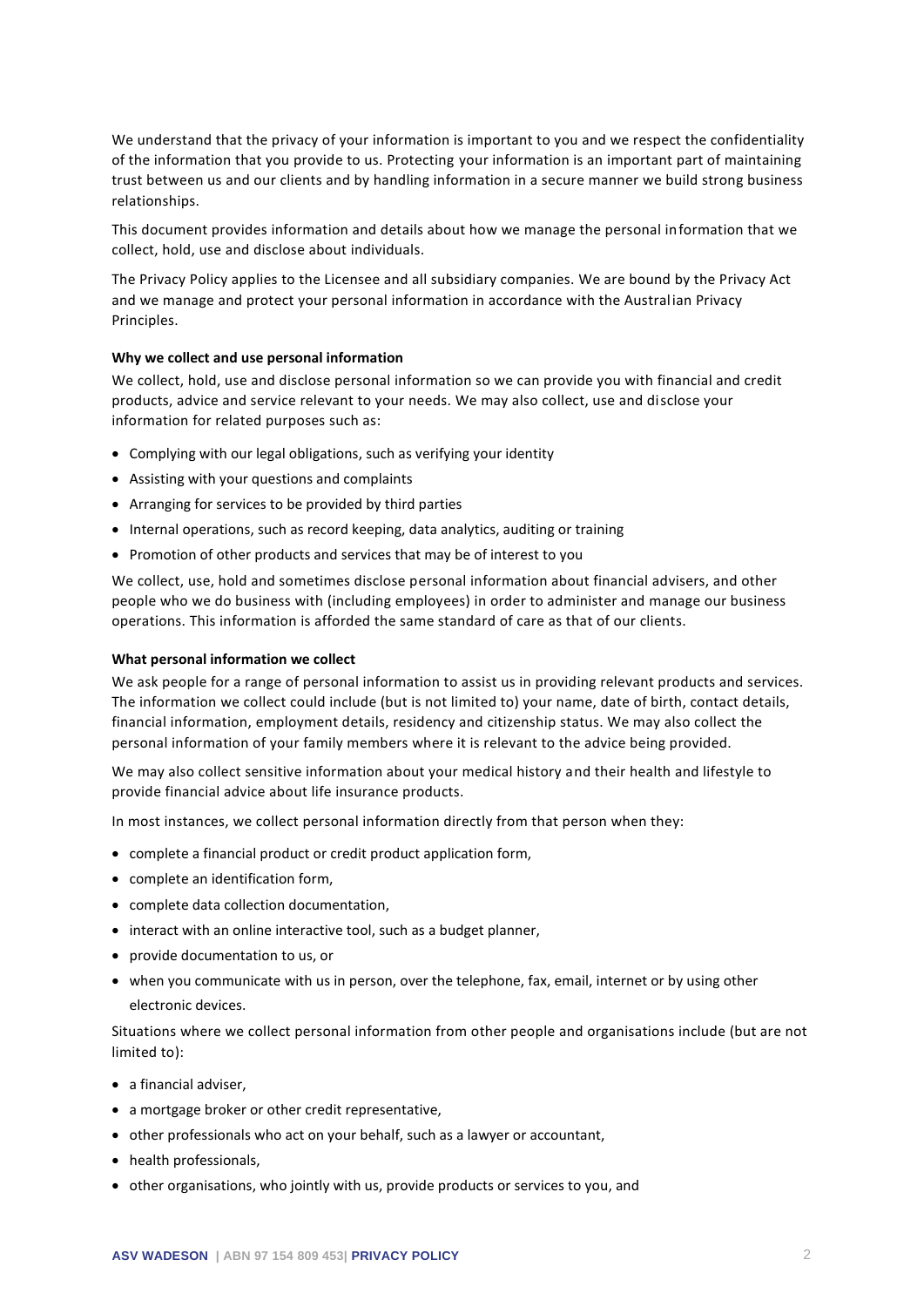• social media and publicly available sites.

It's your choice whether to provide your personal information. You have the right to not to provide personal information, including about your identity. However, in this case, your adviser will warn you about the possible consequences and how this may impact on the quality of the advice provided. Your adviser may also decline to provide advice if they feel they have insufficient information to proceed. In some instances, we will decline to provide services or advice if we feel we have insufficient information for the scope of the service or advice requested.

Further, in some circumstances the law requires us to obtain and verify details of photographic and non photographic identification documents.

#### <span id="page-3-0"></span>**Cookies and other web technologies we use**

Some personal information may be collected automatically, without your knowledge, whilst navigating through and interacting with the content of our websites. The electronic methods of collection we use include cookies, log files and web beacons.

Cookies are a small text or pixel file stored on your device that records information about your visit to our websites. We use cookies to improve your website experience, to serve you with relevant information and to manage your access to certain parts of our websites. You can choose if and how a cookie will be accepted by changing your browser settings; but please be aware that this may affect your access to some parts of our websites.

Web beacons are small pixel files that help us better manage content on our websites by allowing us to understand usage patterns, fix issues, and improve the products and services offered to you on our websites. Log files contain information about the devices and browsers used to access our websites and help us to diagnose problems, analyse trends, administer the site or mobile application.

The information we collect by these electronic means is generally not stored for long – they are temporary records – and can include device-specific data or log data such as your IP address, device screen size, device type, browser information, referring domain, pages visited, the date and time website pages were visited, and geographic location (country only).

#### <span id="page-3-1"></span>**Accessing and updating personal information**

You can request access to personal information we hold. There may be a cost involved with locating, copying or sending you the information you request. The cost will be discussed and agreed with you at the time.

There may be circumstances where we refuse to provide you with the information you request, for example when the information is commercially sensitive. In these situations, we will inform you and provide an explanation as to why.

We will deal with requests for access to your personal information as soon as possible and aim to respond within 14 days. The time we require will depend on the type of information requested.

We will update your personal information if you contact us. In most cases, you can update your personal information over the phone, by contacting your adviser or broker or electronically.

If you wish to remain anonymous or to use a pseudonym when dealing with us, we may only be able to provide you with limited information or services. In many cases it will not be possible for us to assist you with your specific needs if you wish to remain anonymous or use a pseudonym.

#### <span id="page-3-2"></span>**Who we share personal information with**

From time to time we may share your personal information with other entities both within and outside of the Licensee. This will vary according to the product or service involved, but could include:

• any person acting on your behalf, including your financial adviser, solicitor, accountant, executor, administrator, trustee, guardian or attorney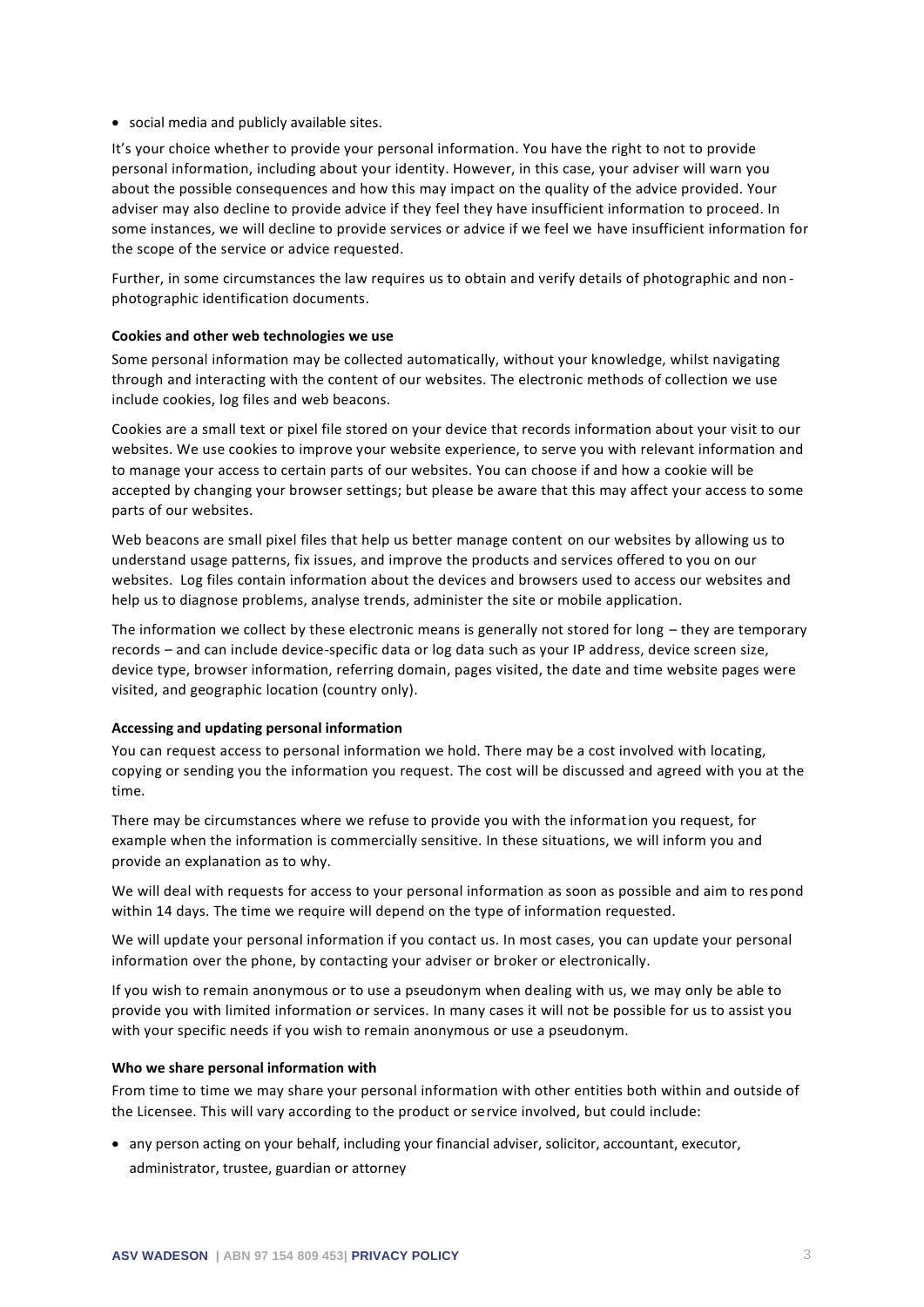- financial product and service providers, including financial planning software providers and Para planners
- for corporate superannuation members, your employer or your employer's financial adviser
- other organisations within the Licensee including related bodies corporate and advice firms we have authorised,
- medical practitioners and health service providers, such as pathology services
- companies involved in the payments system including financial institutions, merchants and payment organisations
- organisations who assist us with certain business functions, such as auditors, compliance consultants, direct marketing, debt recovery and information and communication technology support
- our solicitors, our insurers, courts, tribunals and dispute resolution organisations
- other organisations who provide us with products and services so that they may provide their products and services to you or contact you on our behalf, and/or
- anyone to whom we, or our service providers, are required or authorised by law to disclose your personal information to (for example, law enforcement agencies, Australian and international government and regulatory authorities).

We may also disclose your information to a third party where you have given your consent or where you would reasonably expect us to disclose your information to that third party.

We may also disclose the personal information we hold about our financial advisers to professional organisations, companies and consultants that we work with.

The only circumstances in which we would collect, use or disclose your government related identifiers is where we are required or authorised by law to do so. For example, we may be required to disclose your Tax File Number (TFN) to the Australian Taxation Office, a superannuation or retirement income product provider. Likewise, we may need to disclose your Medicare number to Centrelink in order to assess your social security eligibility. Drivers licence numbers and passport numbers may also be collected when we are required to verify your identity.

Personal information collected may also be used for direct marketing purposes to promote events, products or services that may be of relevance to you. Please contact us should you wish not to receive direct marketing.

#### <span id="page-4-0"></span>**Disclosure of personal information overseas**

We may disclose your personal information to service providers who operate outside Australia. The most common example of when we share your personal information overseas is when we work with overseas service providers who prepare financial advice documents.

When we send your personal information to overseas recipients, we make sure appropriate data handling and security arrangements are in place.

Your adviser may enter into their own outsourcing arrangements to countries other than those detailed above. If so, your adviser will disclose these arrangements separately to you. All reasonable steps will be taken to ensure that offshore service providers comply with the Privacy Act.

Personal information is generally hosted on servers located in Australia. If you access our services from outside Australia, you consent to the transfer of your personal information to Australia, a jurisdiction that may not provide the same high level of protection we apply in Australia.

#### <span id="page-4-1"></span>**How we protect personal information**

We strive to ensure that the personal information that you provide to us is stored safely and securely. We take a number of precautions to protect the personal information we hold about you from misuse, interference and loss, and from unauthorised access, modification or disclosure.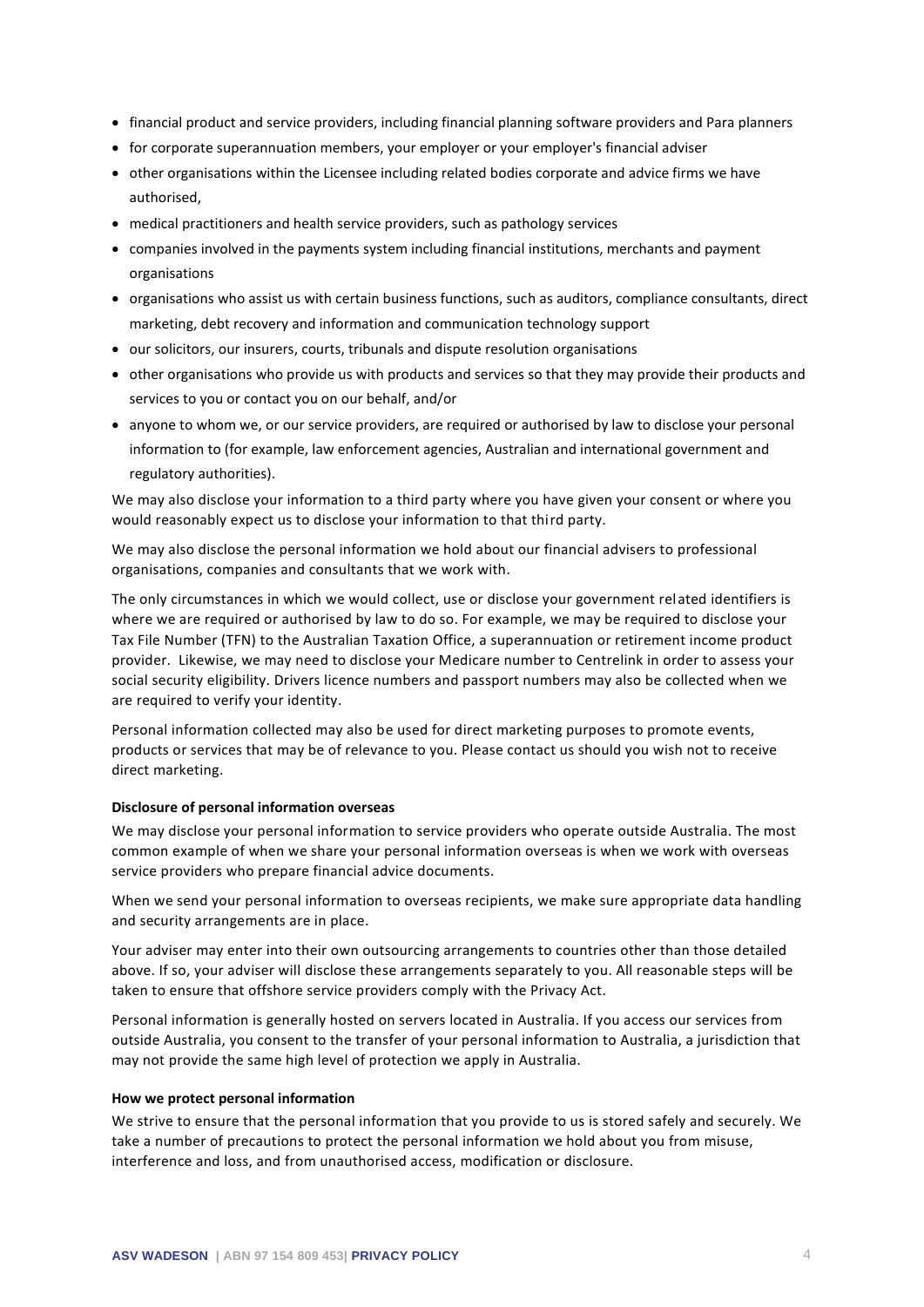We have a range of practices and policies in place to protect personal information we hold, including:

- educating our staff and representatives about how to protect your personal information and updating them about cybersecurity developments, threats and scams,
- requiring our staff and representatives to use passwords when accessing our systems,
- where appropriate, using strict confidentiality arrangements restricting third parties' use or disclose of personal information for any unauthorised purposes,
- employing physical and electronic means, including access controls (as required) to protect against unauthorised access to buildings,
- employing firewalls, intrusion prevention systems and virus scanning tools to protect against unauthorised persons, malware and viruses from entering our systems,
- some of the systems we use are on dedicated secure networks or transmit electronic data via encryption, and
- providing secure storage for physical records and securing paper files in locked cabinets and physical access restrictions.

Where personal information is no longer required, we take steps to de-identify or destroy the information in a secure manner.

#### <span id="page-5-0"></span>**Complaints about privacy**

If you have any queries or are concerned about how your personal information has been collected, used or disclosed and you wish to make a complaint, please contact the Privacy Officer on the information below:

**Mail** Suite 1, Level 2, 27 Grange Road, Cheltenham, VIC 3192

**Phone** (03) 9587 9747

**Email** reception@asvwadeson.com.au

**Website**www.asvwadeson.com.au

We will acknowledge receipt of a complaint immediately, however, where this is not possible, acknowledgement will be made as soon as practicable. We will then investigate the complaint and respond to you within 45 days. Some complex matters may require an extension to thoroughly investigate the complaint and bring it to resolution.

If you are not fully satisfied with our response, you can contact an external body. In cases of privacy related complaints, this is generally the Office of the Australian Information Commissioner (OAIC).

The contact details for OAIC are:

**Mail** GPO box 5218 Sydney NSW 2001

**Phone** 1300 363 992

**Email** enquiries@oaic.gov.au

**Online** www.oaic.gov.au

You may also direct privacy complaints related to financial advice to the Australian Financial Complaints Authority (AFCA). The contact details for AFCA are:

**Mail** GPO Box 3, Melbourne, VIC 3001

**Phone** 1800 931 678 (free call)

**Email** info@afca.org.au

**Online** www.afca.org.au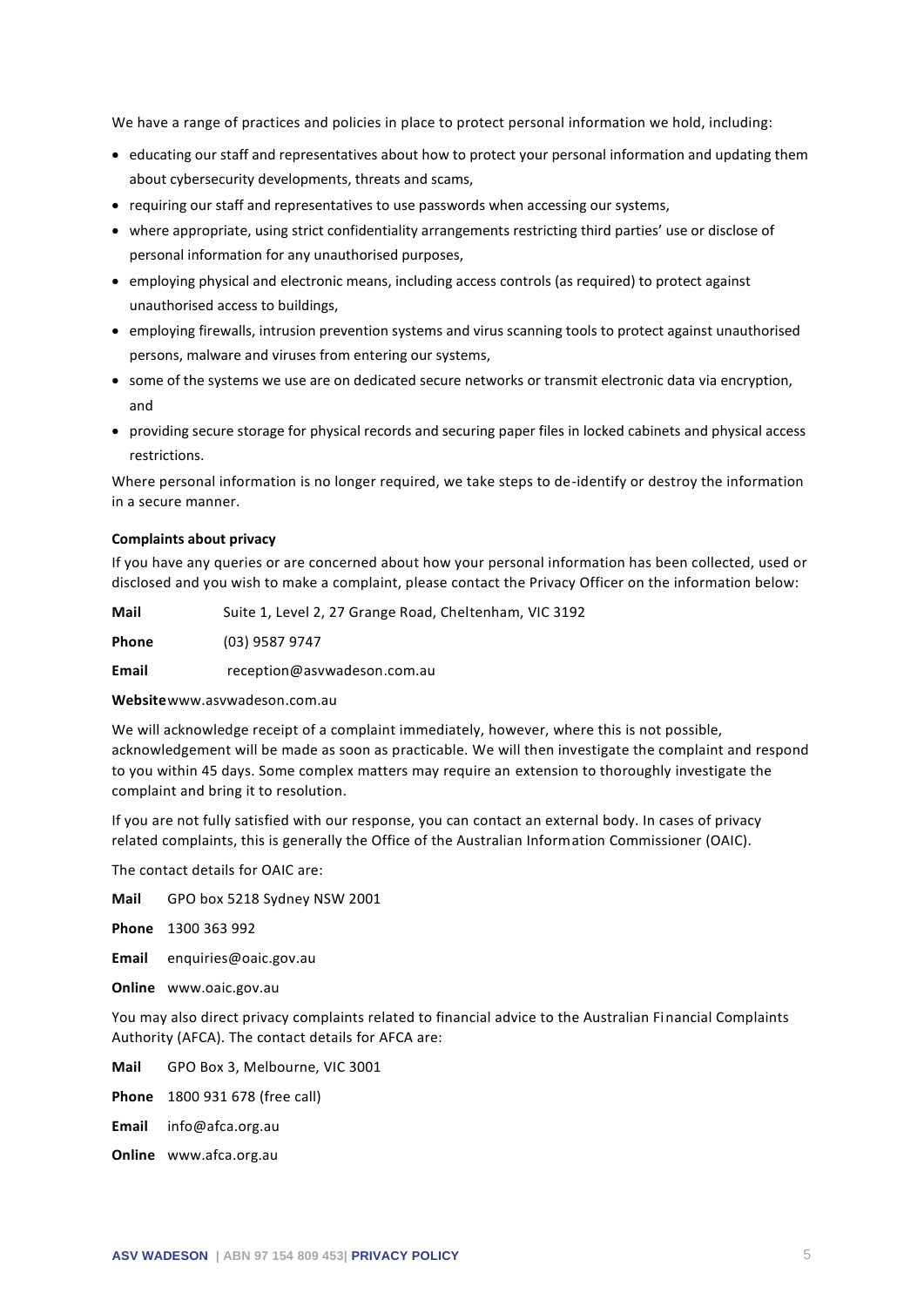#### <span id="page-6-0"></span>**About this Policy**

We may amend or update our Privacy Policy as required by law or as our business processes or technology changes. We will post the updated policy on our website – www.asvwadeson.com.au. We encourage you to check our website from time to time to view our current policy or contact us for a printed copy.